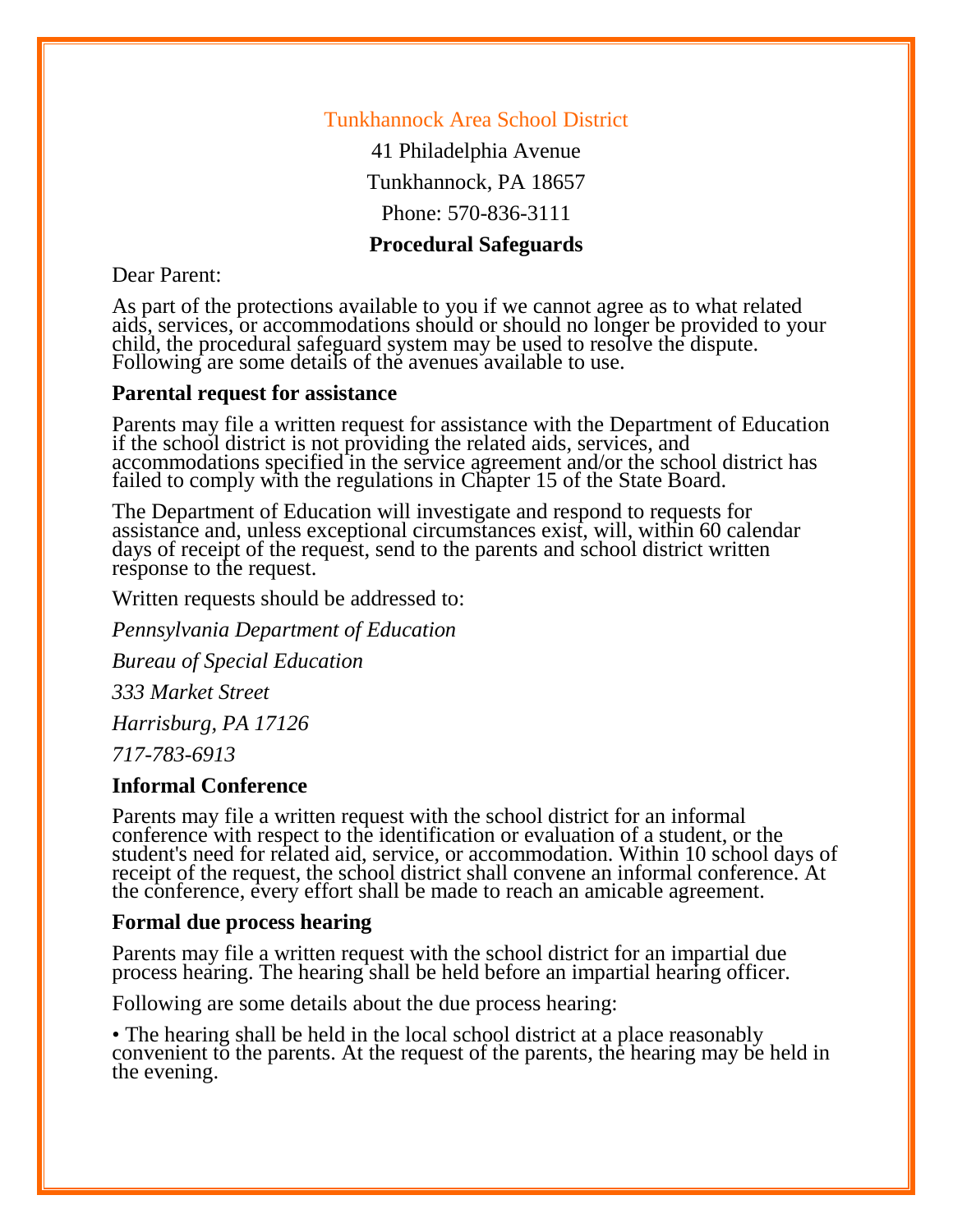•The hearing shall be an oral, personal hearing and shall be open to the public unless the parents request a closed hearing.

• If the hearing is open, the decision issued in the case, and only the decision, shall be available to the public.

• If the hearing is closed, the decision shall be treated as a record of the student and may not be available to the public.

• The decision of the hearing officer shall include findings of fact, a discussion and conclusions of law. The decision shall be based solely upon the substantial evidence presented at the hearing. The hearing officer shall have the authority to order that additional evidence be presented.

• A written transcript of the hearing shall, upon request, be made and provided to parents at no cost.

• Parents may be represented by any person, including legal counsel.

• A parent or a parent's representative shall be given reasonable access to all educational records, including any tests or reports upon which the proposed action is based.

• Any party may prohibit the introduction of any evidence at the hearing that has not been disclosed to that party at least 5 days before the hearing.

• A parent or a parent's representative has the right to compel the attendance of and question witnesses of the school entity or agency who may have evidence upon which the proposed action might be based.

•Any party has the right to present evidence and testimony, including expert medical, psychological or

educational testimony.

• The Secretary of Education will contract with the Right to Education Office for the services of impartial hearing officers, who preside over initial hearings on behalf of local districts on behalf of the PA Department of Education and may compensate hearing officers for their services. The compensation shall not cause hearing officers to become employees of the Department. The hearing officer may not be an employee or agent of a school entity in which the parents or student resides, or of any agency which is responsible for the education or care of the student.

The following timeline applies to due process hearings:

1. A hearing shall be held within 30 calendar days after a parent's initial request for a hearing.

2. The hearing officer's decision shall be issued within 45 calendar days after the parent's request for a hearing.

#### **Judicial appeals**

If the hearing pertains to Chapter 14 and 15 rights, the decision of the impartial hearing officer may be appealed to a panel of 3 appellate hearing officers. The panel's decision may be appealed further to a court of competent jurisdiction. If the hearing pertains to Chapter 15 rights, the decision of the impartial hearing officer may be appealed to a court of competent jurisdiction. Under some circumstances,